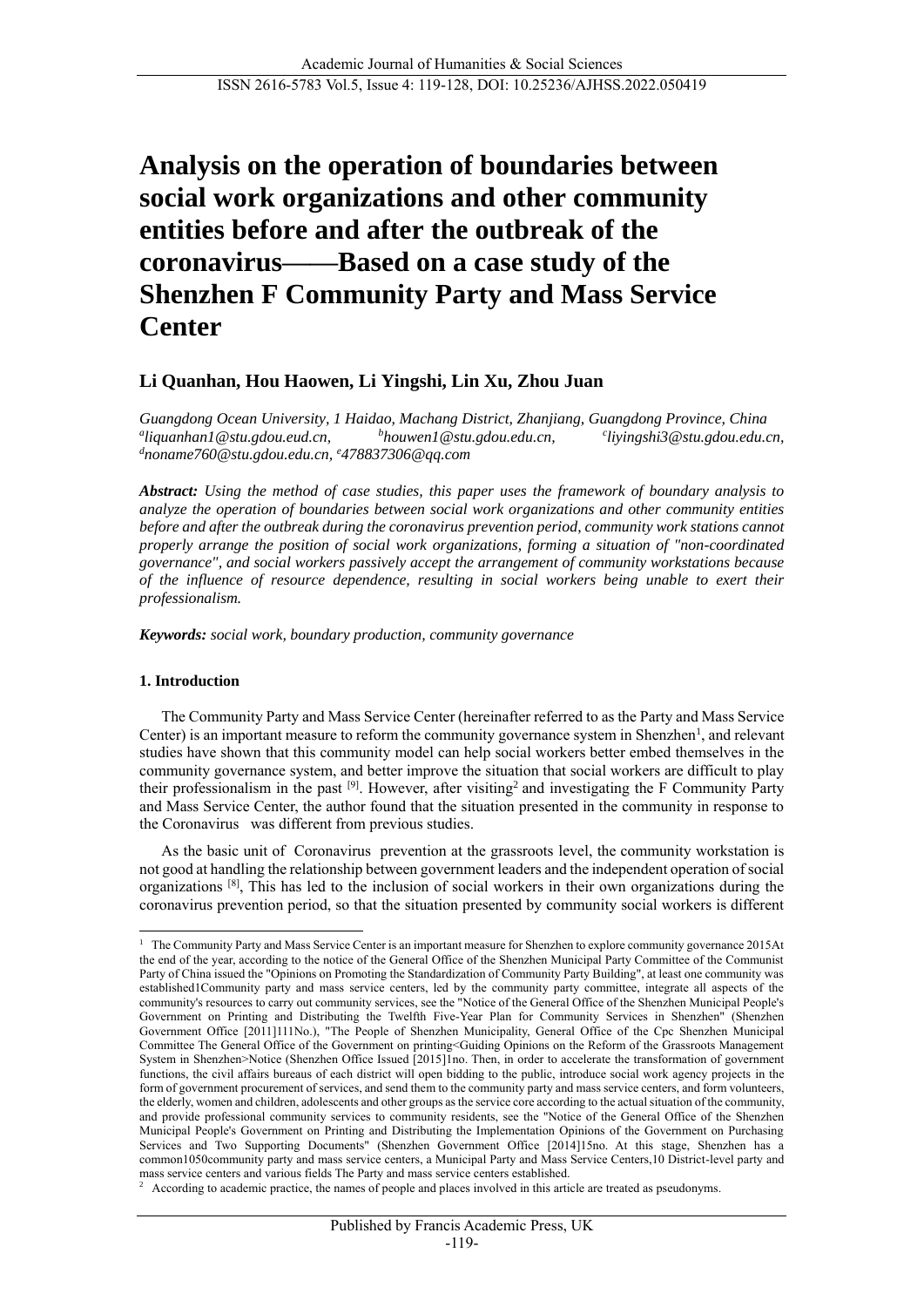Academic Journal of Humanities & Social Sciences

# ISSN 2616-5783 Vol.5, Issue 4: 119-128, DOI: 10.25236/AJHSS.2022.050419

from that of the social service organizations supported by the hard-hit areas, and they are unable to exert their professionalism in the coronavirus prevention process. The main reason for this is that the boundaries formed between social workers and community workstations during the Coronavirus prevention period cannot be maintained, which blurs the boundaries, and social workers cannot define their position in the Coronavirus and passively accept the work arrangements of community workstations. The community governance situation formed after the transformation of political and social relations did not show a deep autonomy mechanism in the process of Coronavirus prevention, but returned to the previous situation of single subject controlling community governance. Therefore, this article will describe how the boundary between social workers and social workstations is produced under the partysociety relationship, what kind of situation is shown by social workers during the Coronavirus prevention period, and what position social workers are in during the Coronavirus prevention period at the same time.

#### **2. Literature review**

After social work was introduced into the community in the early days, there was a problem of governance embedding, and it was impossible to effectively embed local governance mechanisms [11]. The early perspective administrative embedding ignored the role of social work itself in community service, and placed too much emphasis on the limitations arising from the administrative system. Therefore, some scholars have expanded the perspective of two-way embedding on the basis of administrative embedding to further explain the development of social work in the community [10], but the internal mechanism of social work embedding lacks certain explanatory power, and the perspective of organizational boundaries can more dynamically look at the development of social work after entering the community and explain the internal mechanism of social work behavior.

#### *2.1. From administrative embedding to two-way embedding*

At present, China's urban communities lack the sense of participation and sense of belonging, which only means home life for community residents, and external forces such as social service organizations are needed to help community development, and social work organizations have become an important part of community governance [4]. In China's research on the development of social work organizations into the community, the early mainstream view is that social work organizations need to be "embedded" in administrative social work to seek development [6]. Based on this, the research on the entry of professional social work into the community system began to widely apply the embedding theory and expand the embedding theory to illustrate the situation of professional social work entering the community system and seek the direction of social work development [1][12]. There are still many studies in the field of social work that use the embedded perspective to analyze the situation of professional social work in various fields, but in general, perceiving the current development from the one-way perspective of professional social work embedded in administrative social work ignores the initiative of social work organizations and overemphasizes administrative control.

Therefore, some scholars have expanded the embedding theory and proposed the perspective of "twoway embedding" to join the perspective of administrative social work embedding professional social work to conduct research <sup>[10]</sup> Looking at the development of social workers in the community from a two-way perspective, the concept of "double embedding" is proposed, and after the transformation of political and social relations into party-society relations in the past, the position of social work organizations in the community has been improved, so that social workers have enough autonomy to form a co-governance situation with other community subjects [9]. Although research has begun to explore the relationship between embedding and professional social work from different perspectives, the concept of embedding development has difficulties in explaining the inherent mechanism of embedding in professional social work [7].

#### *2.2. Boundary analysis*

Under the relationship between the party and the society, although the current research has found that the community has formed a multi-subject common governance situation, and the social workers present a "double embedding" situation, but the research on the internal interaction mechanism between community subjects is still lacking. In order to further illustrate the situation of social workers forming a community governance system after the reform, this paper will adopt the boundary analysis framework constructed by Huang Xiaoxing, organize boundaries as the basis for social workers' actions in the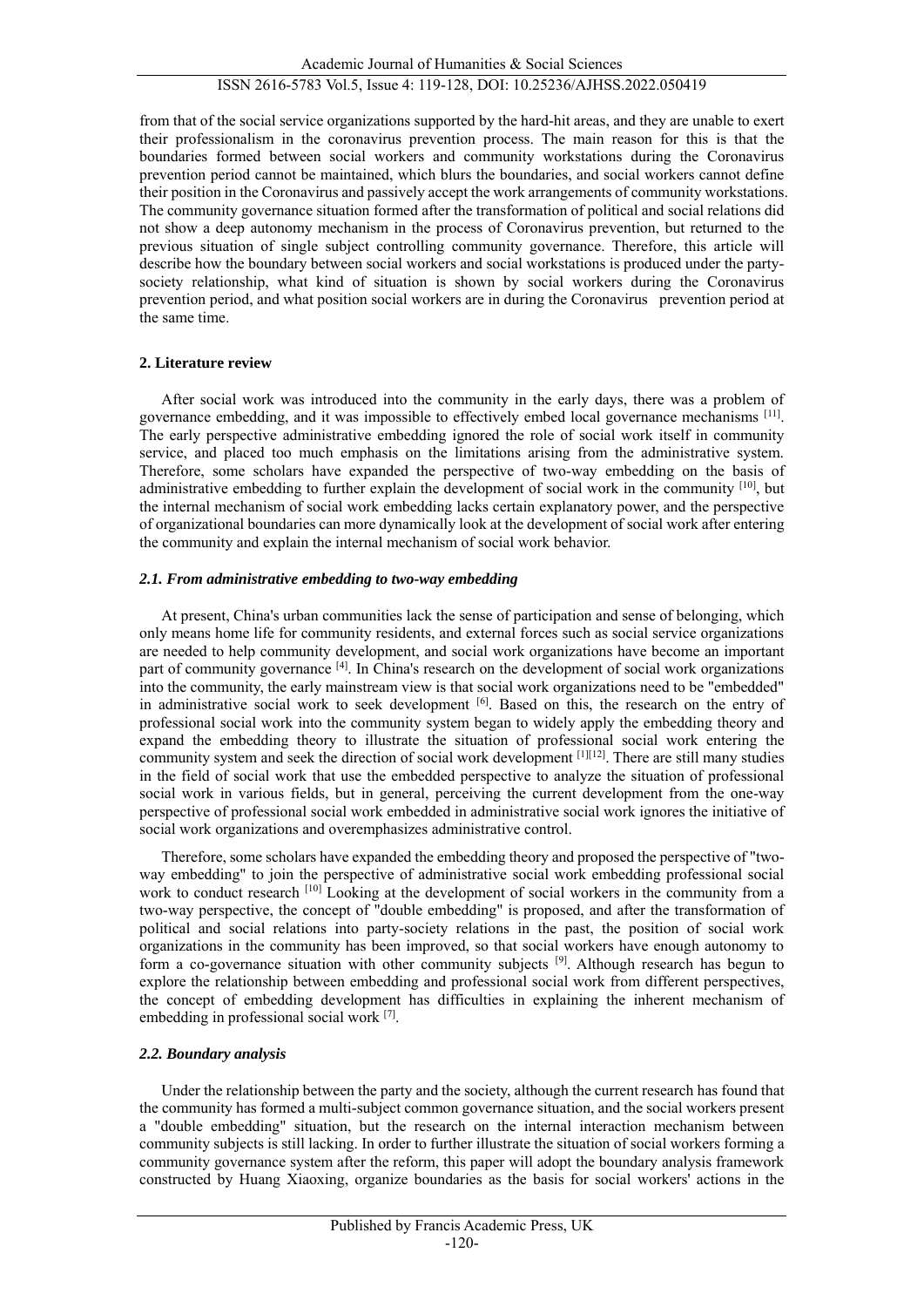community service system, and social workers divide their relationship with the environment by boundaries, and clarify the relationship with other community subjects [2].In Huang Xiaoxing's boundary analysis framework, social work forms its own organizational boundaries based on rational choices in the interaction process with the two groups of community management and community residents in the context of community governance and community service. Previous research on embedded perspectives mainly explains the interaction between professional social work and administrative social work, which is easy to ignore the relationship between social work and community residents, and the boundary can also be more dynamic to perceive the position of social workers in the community during the Coronavirus prevention and control period, as well as the inherent interaction mechanism between social workers and community workstations and community residents.

This study is based on Huang Xiaoxing's boundary analysis framework. In a situation where the state and society in China cannot be clearly defined by each other, social service organizations face a double "de-borderization" situation after entering the community  $[2]$ . The first is that social service organizations are affected by the government bidding model before entering the community, and social service organizations need to cooperate with the government at the same time as they need to clearly divide the relationship with the government, forming the first layer of de-borderization and boundary production. The second is that social work is an imported product of the West, social workers need to maintain intimate relationships to provide services to community residents, and need to end their relationship with community residents after the end of community service, but under the influence of China's traditional humane society, social workers cannot immediately end the relationship with community residents, forming a second layer of debounding and boundary production. In the end, social workers form boundaries suitable for their own development in the community based on rational choices in the context of double "de-borderization", and clarify their responsibilities. The organizational boundaries constructed in the context of double "de-borderization" are also the key to determining the role of social workers in the community governance system, so from the perspective of boundaries, the space that social workers can play during the Coronavirus prevention period also depends on how the organizational boundaries between social workers and community workstations and community residents operate. However, the emergence of emergencies has made it impossible to maintain the organizational boundaries formed by social workers and other community subjects in the past, and the organizational boundaries of social workers have become blurred. Therefore, this paper will describe the changes in the organizational boundaries formed by social workers and other community subjects at these two time points through Huang Xiaoxing's analytical framework, taking the transformation of political and social relations into party-social relations and after emergencies as two time points, so as to explain why community social workers cannot exert their professionalism under emergencies.

# **3. Research methods**

This study is a case study method in qualitative research, with the F Community Party and Mass Service Center as the research object. After the reform of the community governance system, the F community officially renamed the "community service center" to the "community party and mass service center", and the social work station originally located in the F community service center was also incorporated into the social work station of the party and mass service center (hereinafter referred to as the "social work station") under the leadership of the community party committee with the community arrangement. The social workers of the social work station are purchased through the Civil Affairs Bureau of Administrative District A and sent down to the Party and Mass Service Center, and the social work station undertakes the original community service function in the F community governance structure, and coordinates with the community workstation and the neighborhood committee to carry out community services. After the reform, according to the requirements of the government's "4+1", the social work station was equipped with a team composed of 4 front-line social workers and 1 administrative assistant, of which 4 professional social workers were divided Instead of volunteering, the elderly, women and children, and adolescents, administrative assistant social workers are mainly responsible for administrative paperwork and will also plan and hold some relatively simple service activities. The Party and Mass Service Center will also provide a supervisor for the social work station, who is responsible for supervising and guiding the daily work of front-line social workers, as well as assisting in solving the problems encountered by social workers in their work, and providing corresponding suggestions.

This article obtains empirical data through participatory observation and in-depth interviews. During the period when the Coronavirus situation was relatively stable, the researchers observed and understood the operation mechanism of the party and mass service center in the face of emergencies, as well as the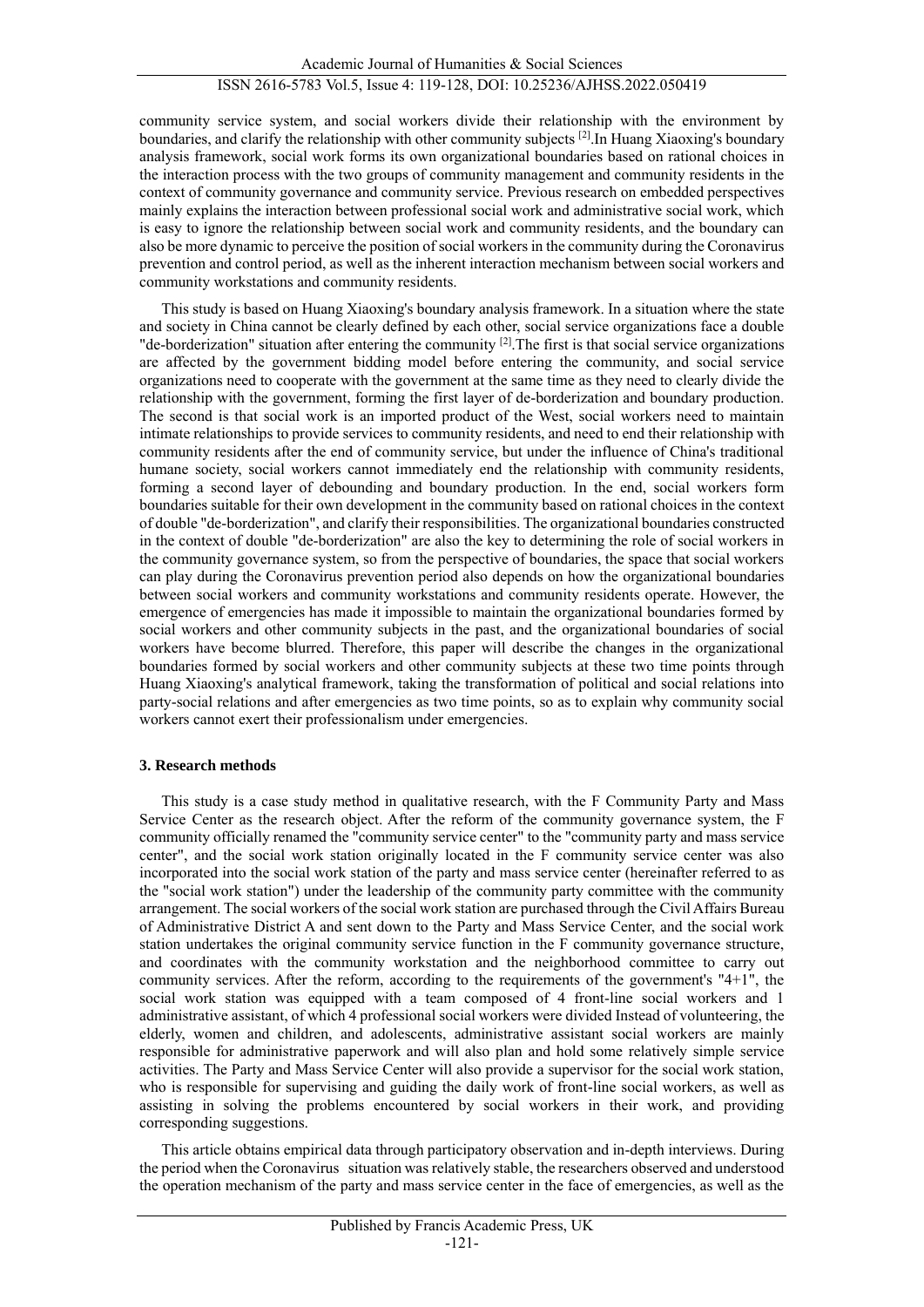interaction between the social work station and the community workstation, by participating in the daily work and service activities of the F community party and mass service center. The in-depth interview subjects mainly include personnel of relevant government departments (deputy secretaries and committee members, etc.), relevant personnel of social work stations (center directors, social workers, administrative assistants), and personnel of the three parts of community residents,learn how the F Community Party and Mass Service Center responds to emergencies, as well as the participation of social work stations in community governance and the solutions adopted. Follow-up researchers used theoretical coding to analyze the data through interview data.

## **4. The change of political and social relations: the formation of boundaries between social workers in the community governance system**

## *4.1. The positioning and boundary formation of social workers under the party-social relationship*

After social service organizations enter the new governance system, they gradually form their own boundaries with other community subjects in the process of adapting to the operation of resources and rules, and how social service organizations form certain boundaries with other community subjects to jointly carry out multi-subject community governance is the first living environment that social workers need to face.

After the reform of the community governance system, the direct connection between social workers and the previous grass-roots governments was cut off, and the grass-roots party organizations led and supervised social workers. Unlike the previous political and social relations, social workers and community workstations have a common interest relationship, and both aim to improve the lives of community residents. Therefore, the position of social workers in the new community governance system has changed to a certain extent, and the change of location has also made social workers show a different situation after entering the new community governance system. Mainly manifested in:

Expanded autonomous space. In the past, in pursuit of their own interests, grassroots governments forced social workers to shift to administrative work in the community service content. After the transformation of political and social relations, the content of social workers in community service is more based on how to better serve community residents as the core, which makes social workers have more space to play their professionalism in the process of community service.

Transformation of relationships with other community subjects. In the previous governance system, social workers could not directly connect with the corresponding community subjects when carrying out community services for corresponding groups, such as associations for the elderly and women's and women's associations, and needed to obtain help from relevant associations through grass-roots governments. After being included in the party and mass service centers, all community subjects are led by the community workstation, and the community subjects are at the same level in the community governance system, and social workers can communicate directly with relevant associations and carry out community services together.

Changes in relations with residents. After being included in the party and mass service centers, social workers are also nominally closer to the community and more likely to be accepted by residents in the process of getting along with residents. H social worker described: "After changing the community party and mass service center, the relationship with the community will be closer. Because it was changed together, we are also part of the community party building service center, so from the name, they will feel that maybe you are also part of our community, so the relationship with the community is closer. Many residents see that you are in the community and will consult with you on various issues. "

Social workers need to relinquish part of their professional powers in their daily work and cooperate with community workstations to complete part of administrative work, in addition to which the community workstations will not interfere with the daily work of social workers. The corresponding community workstation can provide social workers with the social resources needed to carry out community services, for example, when developing medical-related services, community workstations can help social workers contact doctors in hospitals to assist in the development of community services. At the same time, the community workstation can be carried out jointly with the activities that the social worker needs to carry out, which makes the social worker reach a good cooperative relationship with the community workstation in his daily work.

Although social workers are gradually integrated into the current community governance system,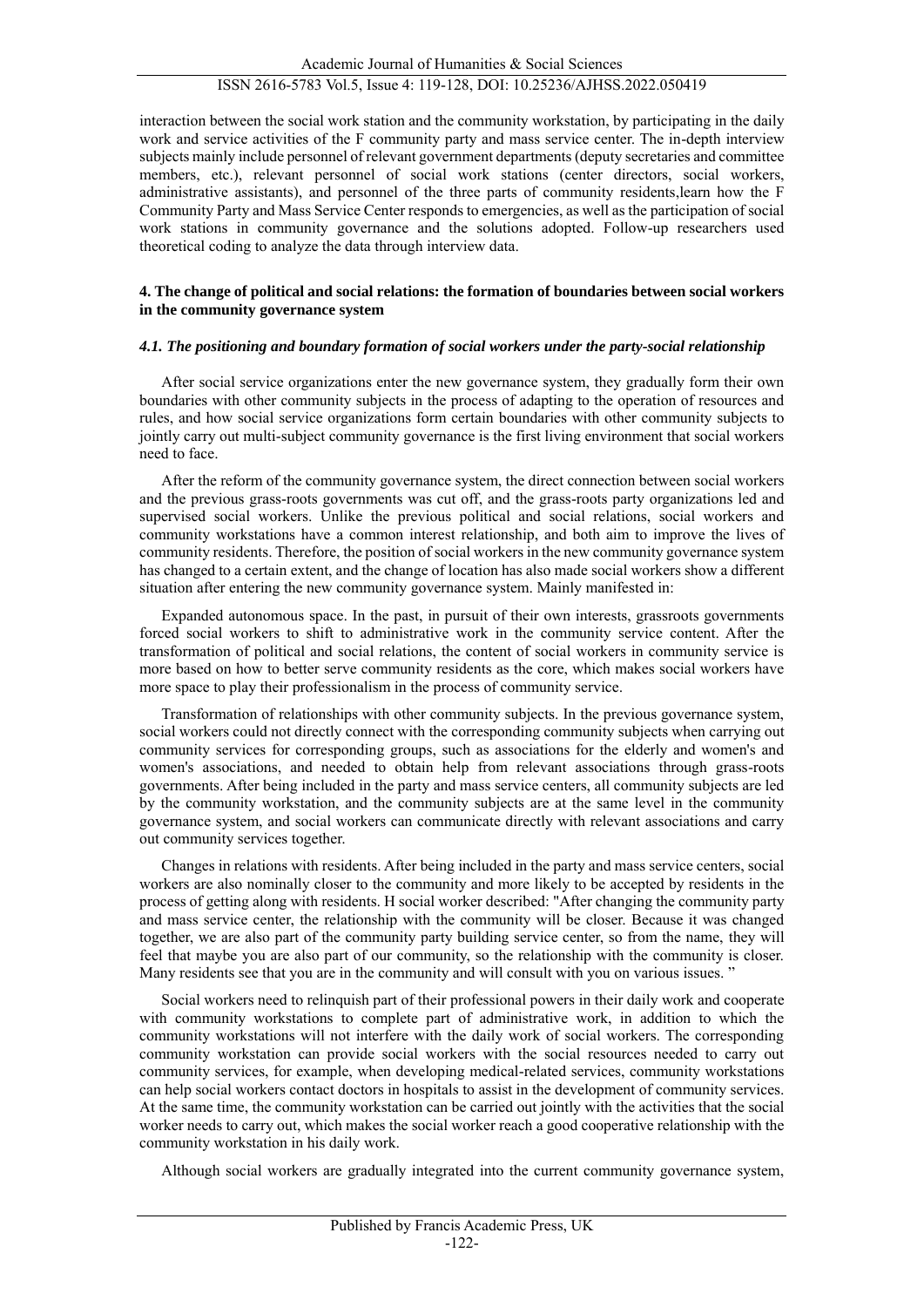there is still a resource dependence between social workers and community workstations. The office space of social workers, the venues required for service development, the acquisition of activity resources, project arrangements, and the personnel establishment of social work stations all rely on the party and mass service centers, and the support of community workstations is needed in all aspects. This result also leads to the need for social workers to concede to community workstations in situations where there is a conflict between the activities of social workers and community workstations. However, in the daily situation, the community workstation and the social worker have the goal of building a common community, and this dependence relationship is marginalized, and it does not produce the control of the grass-roots government over the social worker in the past political and social relations. It shows a situation in which social workers and community workstations are independent of each other and cooperate with each other in their daily work.

After being included in the leadership of the party and mass service centers, social workers have the same interest relationship with community workstations, which allows social workers to expand the autonomy space they can obtain in the process of border production, to better play their professionalism in daily community services, and the working atmosphere and cultural values between social workers are also more inclined to how to better serve the lives of community residents. Social workers will meet regularly in their daily work to communicate with each other, share the situation they encounter with each other and explore solutions, or consult the supervision arranged by the social work agency, and the social union will share with each other the information collected in the communication of residents and the feedback of activities, in order to better carry out community services in the follow-up service. Before carrying out activities in the corresponding fields, social workers will also consult with other community entities such as elderly associations and women's associations in advance to determine how to arrange and carry out community services in the future. Social workers can better integrate social resources in the current community situation, and also get rid of the dilemma that limited resources in the past and made it difficult to carry out community services. L social worker described:

*"I've always felt more comfortable, it can be said that it's like the feeling of boiling a frog in warm water, this environment makes you feel very comfortable and comfortable, and then what you do, you don't say you're wrong, you don't care how you do it, you can, the residents also recognize you."* 

After the transformation of political and social relations, community workstations can provide more autonomy for social workers under the common interest relationship, but social workers need to give up part of their professional rights to obtain the support of community workstations, and at the same time rely on the social resources owned by community workstations, which makes community workstations and social workers penetrate each other in the production of boundaries, with their own boundaries but also overlapping parts. The position of social workers under the governance system of party-social relations has changed greatly compared with the past, with the production of organizational boundaries, community workstations give social workers a certain degree of autonomy, can better play their professionalism in community services, and at the same time can form a good interaction with other community subjects, forming a multi-subject common governance situation.

## *4.2. Interpersonal relations under cultural conflict: the formation of boundaries between social workers and community residents*

Social work is often influenced by traditional Chinese human society when it comes to community service. The fundamental reason why social work can enter the community governance system is that it can help community residents build a sense of community belonging and participation, which makes the relationship between social workers and community residents very important in community service. As an imported product of the West, the concepts held by social work itself will inevitably clash when they enter the local Chinese culture, and social workers need to properly handle the relationship with residents to better carry out community services, which is the second living environment that social workers need to face.

When social workers enter the community system, they will develop a system of collecting their own intelligence based on the situation of the local community. F Community's social unions regularly travel to the community to establish contact with the residents of the community by promoting community services, and then rely on observation and communication during the daily community service to deepen the relationship with the residents. Social workers will need to prepare their own materials and activityrelated information in advance to inform residents before the start of community services; in the development of community services, social unions wait for residents to arrive at the entrance of the venue, and understand the situation in the community through chatting about the family, to ask whether there is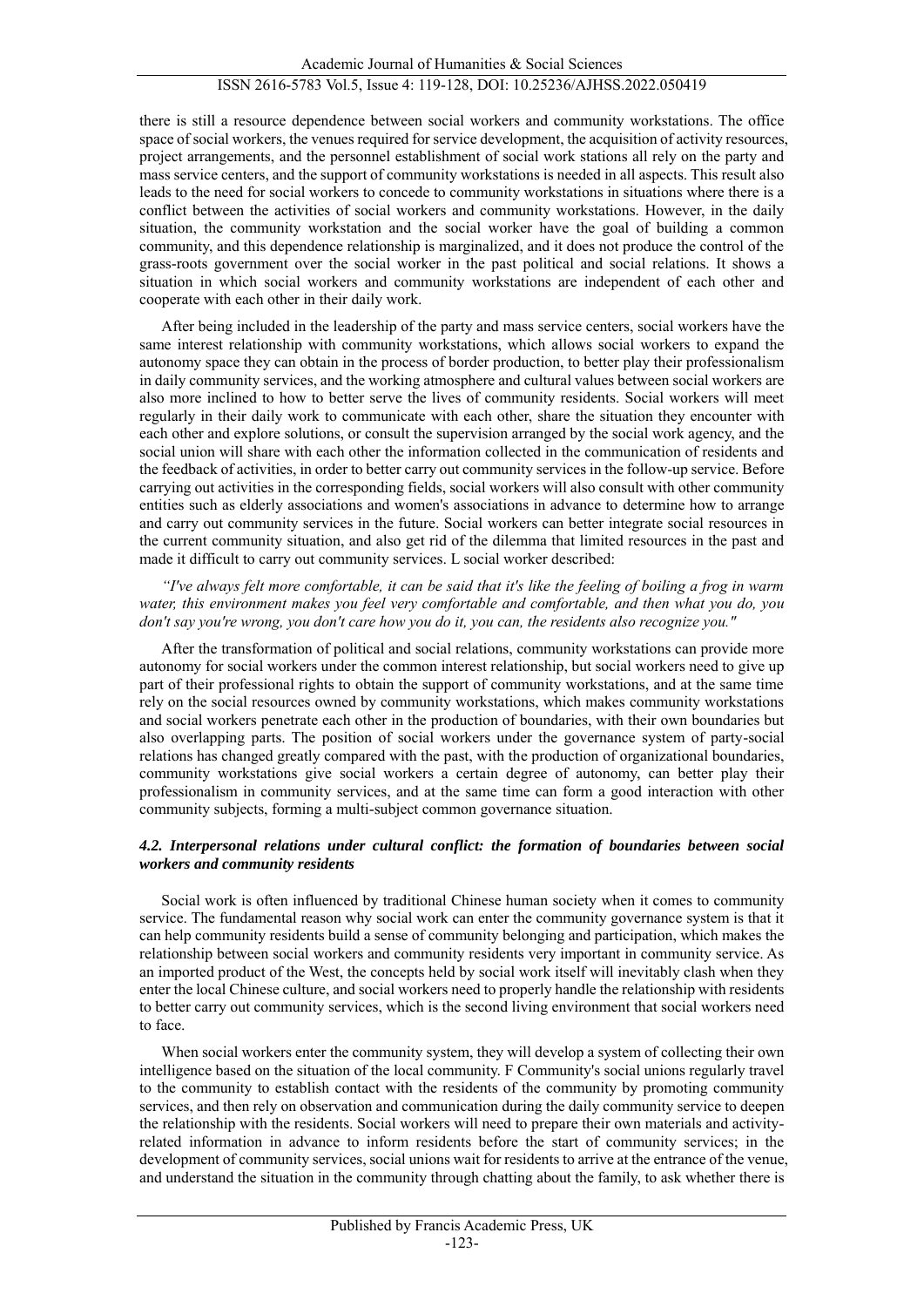a need for help, and then the social unions according to the objectives of the activities, using mobilization and organizational skills, mobilize the enthusiasm of residents to participate in activities, pay close attention to the needs of residents in the activities and give timely responses and solutions; after the end of community services, Social workers will actively communicate with residents, collect residents' opinions on the activities to complete the evaluation of the effectiveness of the activities, and verify the potential information collected in the service to the people in need of assistance, and the social workers will establish contact with the relevant residents after verification to prepare for the follow-up assistance work. Social workers need to gradually gain the trust of community residents before and after carrying out community services, establish a relationship network with residents through the accumulation of emotions, and establish an "acquaintance society" in the community to be able to go deep into the lives of community residents, so as to obtain information about residents in need of help through daily chat with residents, and establish an assistance relationship with those who need help.

After the community residents and social workers have established enough trust, they will include social workers in their "circles", and then further deepen the assistance relationship with social workers through methods such as affinity in traditional Chinese culture. After the end of community service, social workers sometimes receive gifts such as fruits from community residents to thank social workers for their help, and when it is necessary to carry out some boring and tedious community services, community residents will also help to participate in order to achieve the number of people required for community service to complete the work of social workers. However, the professional nature of social work in which people teach people to live makes it impossible for social workers to maintain close relationships with the recipients of assistance after the end of the assistance relationship, and social workers cannot have too much contact with the community outside of work. And social workers need to maintain good relations with residents as the basis for carrying out community services, so the relationship between social workers and residents remains close on the one hand, while always maintaining a certain distance, which leads to the boundary between social workers and community residents in this process of mutual pulling. There is a certain flexible space, social workers for residents to seek help outside of work there will be a room for judgment, whether to help community residents depends on whether this matter will affect the life of social workers themselves. In the opinion of Ms. W, a resident of the community:

#### *"Social worker, it doesn't have any interests like this work, everything is free to serve everyone, it's a very noble thing."*

After entering the community, social workers need to maintain a good relationship with community residents to carry out community services, but social workers cannot have too much intersection with service recipients after the end of community service, which makes social workers and residents in a process of mutual pulling under the conflict of culture, resulting in a certain flexible space for the boundaries of production between social workers and community residents to maintain the relationship between the two. In this relationship, community residents regard social work as a "very noble thing", which leads to community residents often hindering "obligation" when they need to turn to social workers for help, and in people's traditional conception, "obligation" need to be repaid  $[5]$ . Western social work requires community residents to take the initiative to seek the help of social workers, and social workers and community residents can establish an assistance relationship, but under the cultural atmosphere of China, social workers can only take the initiative to obtain information from community residents who may need assistance to carry out assistance services.

#### **5. The occurrence of emergencies: the blurring of organizational boundaries**

#### *5.1. Blurring of boundaries under "non-coordinated governance"*

After the outbreak of the epidemic, the party and mass service centers in the streets under the command of the street government mainly implemented epidemic prevention policies in various communities, and then the community work stations within the party and mass service centers implemented specific prevention and control measures in various communities and carried out unified regulation. The occurrence of emergencies has changed the situation of community governance, and the basic epidemic prevention work is all arranged by the community workstation and implemented together with the personnel of the neighborhood committee. Community workers will divide the community residents who are responsible for themselves, and form a trinity team with the police and doctors to visit and inquire about and register the relevant situation, be responsible for arranging the relevant living and eating of the residents who need to be isolated, appease the psychological conditions of the isolated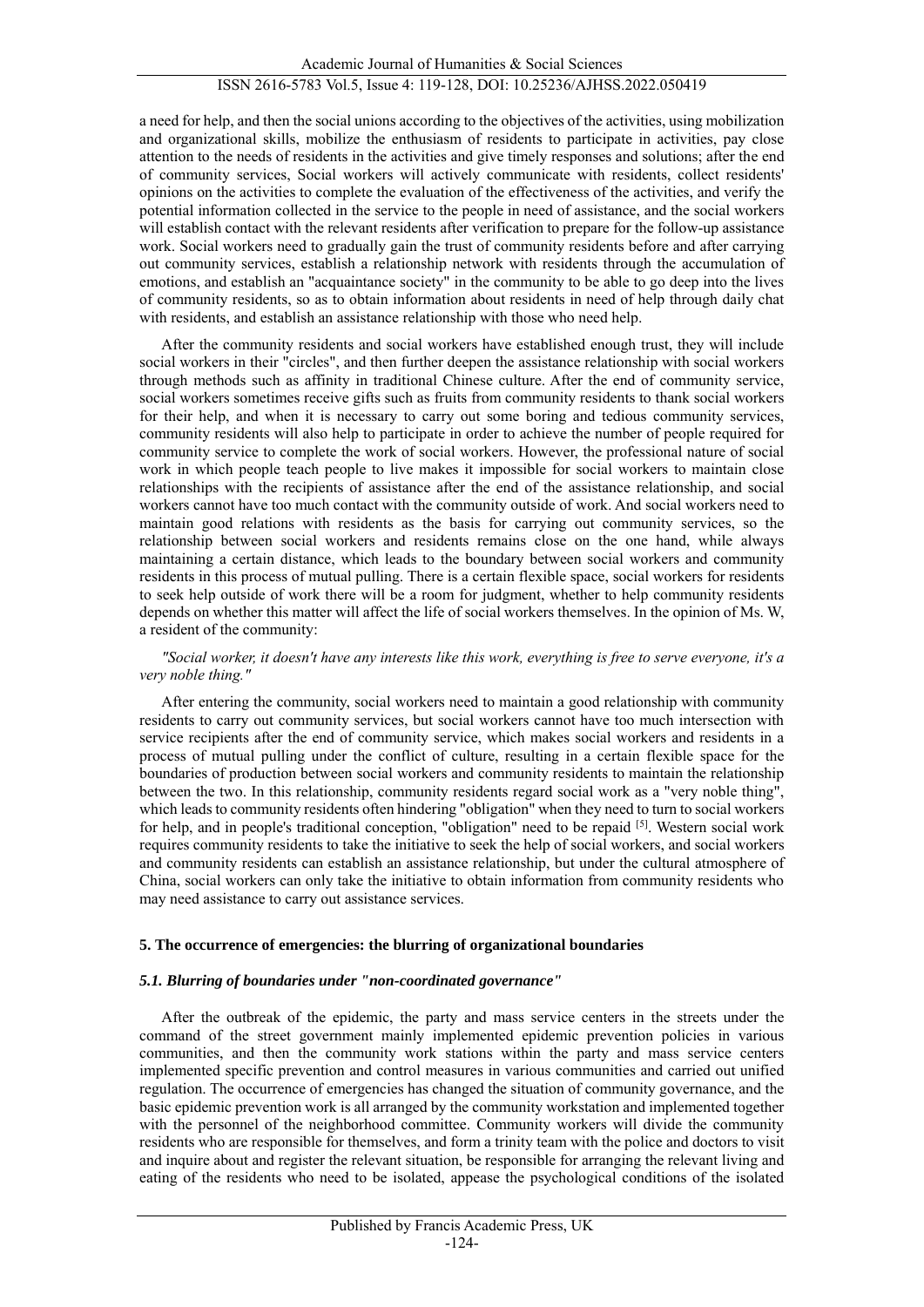## ISSN 2616-5783 Vol.5, Issue 4: 119-128, DOI: 10.25236/AJHSS.2022.050419

residents, and persuade the residents who do not want to isolate to isolate at home.

Community workstations are not good at reconciling the role of social workers demanded by the upper government and the autonomous space of social workers in the midst of the pandemic. During the coronavirus prevention period, community work stations need to lead the various coronavirus prevention work in their own communities, and cannot take into account the role that social work institutes can play in coronavirus prevention Because of the importance of coronavirus prevention, the relationship between the community workstation and the social worker has changed the community workstation needs to ensure that the prevention and control of the coronavirus is the most important thing, so in order to grasp the work during the community coronavirus prevention period, the community workstation will include social workers in their own working groups to make social workers accept the regulation of the community workstation and assist as a substitute when the community workstation is short of manpower. When there are residents in need of psychological counseling, community workstations are also more inclined to let women's associations arrange psychological counselors in party and mass service center to carry out counseling, while the offices of social workers and psychological counselors are less than ten meters apart There had been no mutual assistance during the coronavirus prevention and control period. This has resulted in less autonomy for social workers and increasing difficulties in managing their own boundaries, forcing them to accept community workstation arrangements [13]. Commissioner L of the Community Workstation said:

*"In the New Year, I didn't call social workers go to work, they were involved in the arrangement of our choreography of staff after the holiday and take part in this kind of household work together was equivalent to our staff. We did not treat our social workers as 'social worker', but as our staff. It doesn't say that we don't think of him as a social worker at all. To be honest, they are belonging to the kind of 'Third-party purchase service', right? If you buy services in the community, you are also one of our members, that is to say, there are one of us, basically that is, when we are not have enough personnel, they will also help us. We also need them help us to recruit volunteers."*

The blurring of boundaries makes it impossible for social workers to define the role they can play in coronavirus prevention. The working atmosphere of social workers under the leadership of the previous community workstations has always been in a relatively comfortable and easily environment, and the community workstations will not intervene too much in the service development of social workers when providing social resources to them, but the social resources that social workers can obtain during the coronavirus prevention period are limited, and the dependence on resources formed in the past is gradually prominent. Based on rational choice, social workers can only passively accept the arrangement of community workstations, and cannot help community residents link the social resources they need during the coronavirus prevention period. The main work of the social work station during the coronavirus prevention and control period includes that the administrative auxiliary and check the return of personnel to Shenzhen together with community personnel. Just like Director H mainly coordinated the implementation of the personnel who hope to return to Shenzhen with the follow-up registration data and coronavirus prevention measures, and recruited volunteers to reduce the burden of coronavirus prevention on the community workstations. Other three social workers were engaged in temperature screening of people entering and leaving the community and some basic administrative paperwork as preparatory personnel. While preparing to listen to the regulation of the community workstation, the social workers carry out their daily work in the past, select community services that can be held online from the community service plan arrangement, and help recruit volunteers to reduce the work pressure of the community workstation. The social worker L said:

*"Because I'm in this community, in fact, I've always felt comfortable, I can say that it's like the feeling of boiling a frog in warm water, this environment makes you feel very comfortable and easily, and you can do whatever you want, and then the residents also recognize you. Then this environment makes me feel as if I don't have that kind of momentum, and then this atmosphere is also that everyone doesn't want to make an effort to do something."*

Community work stations are unable to reach the same goals with the upper government in the process of coronavirus prevention, and cannot giving enough space to let social workers fully exert their professional skills, and appear a condition of "uncoordinated governance". Community workstations regard social work stations as their own administrative departments or "quasi-administrative departments", and social workers can only work as a member of community workstations during the coronavirus prevention period, and it is inevitable that social service organizations will be controlled in the past political and social relations. Top-down compulsion makes social workers in a passive state in coronavirus prevention and control, and after blurring the boundaries, they cannot clarify their own responsibilities during the prevention and control period, and can only transfer their own professional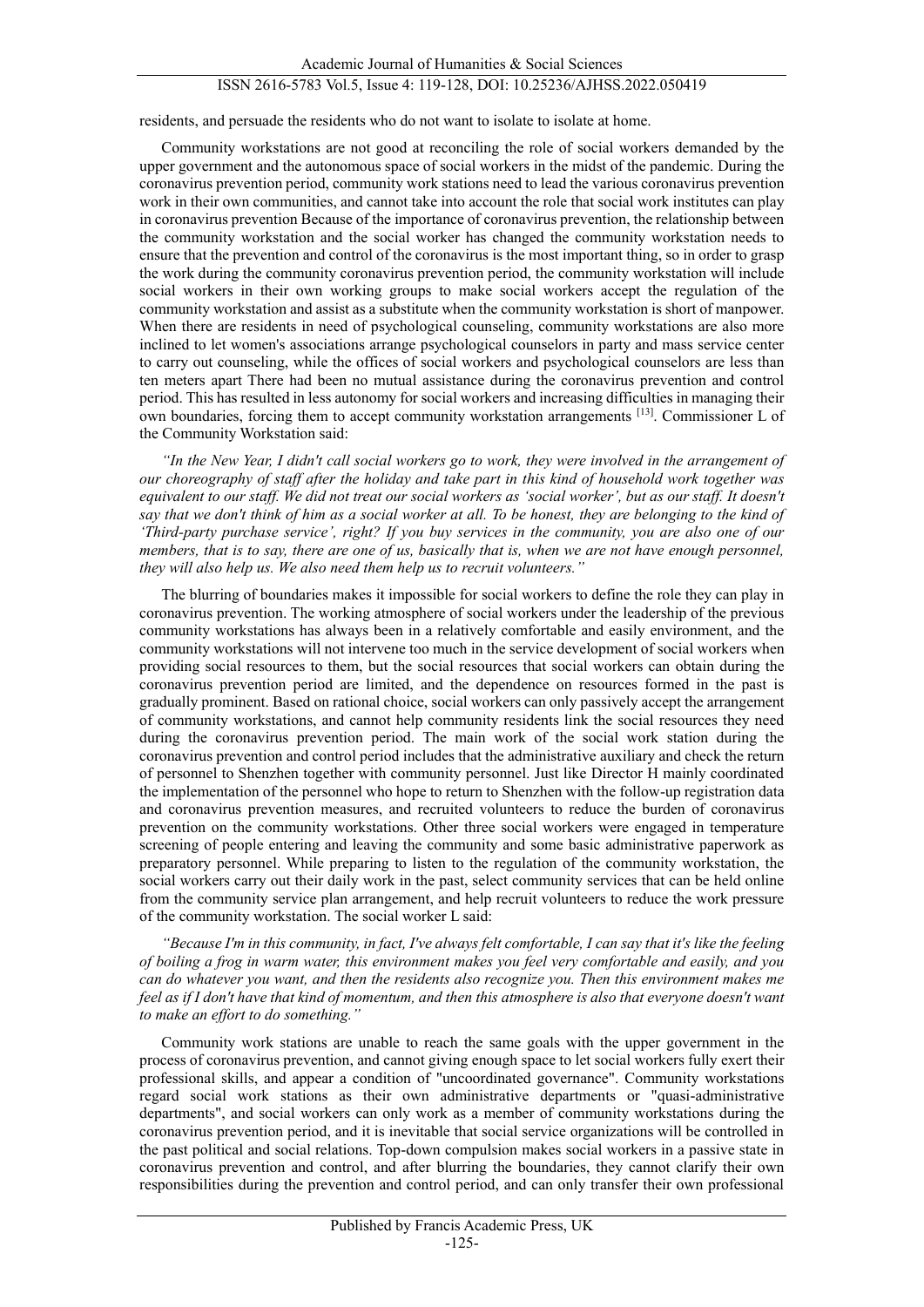# ISSN 2616-5783 Vol.5, Issue 4: 119-128, DOI: 10.25236/AJHSS.2022.050419

power, and mechanical cooperate with workstation's arrangements and needs. It has led to the relationship between community work stations and social workers gradually changing from the relationship between 'supervision' and 'supervised' to the relationship between 'management' and 'managed' during the coronavirus prevention and control period.

#### *5.2. Loss of the elasticity of the boundary between social workers and community residents*

In China's family-based society <sup>[3]</sup>, residents are more likely to respond to emergencies by the families connected by their own blood. After the daily life of the community residents are more concerned about the condition of the elderly and children in the family, and collect information related to the coronavirus and pass it on to other members of the family through the network, so as to prevent their family members being affected by emergencies. Although community residents will feel a certain amount of anxiety during the coronavirus prevention period, most of them think that they have not reached the point of affecting their lives, even if they encounter some difficulties, they will solve themselves, and will not "disturb" social workers, and when community residents really need help, they are more inclined to find the help of psychological counselors, thinking that psychological counselors are more professional.

Social workers can only connect with community residents through online services, but the results achieved are not ideal. After the outbreak of the coronavirus, social workers began to forward relevant news to residents through communication means, helping residents to realize the seriousness of the coronavirus, and also answer to the policy questions about the policy in the coronavirus prevention period, actively asking residents who had difficulties in the past whether they needed help now, but the replies not ideal. Social workers can only select services that can be carried out online from previously arranged activities, such as online coronavirus information dissemination, online planting competitions and other activities to alleviate the negative emotions generated by community residents during the coronavirus prevention period. However, social workers have no experience to carry out services online, and in the process of community service development, they are also affected by many factors such as difficulty in online communication and feedback, poor effectiveness evaluation, etc., and the number of service activities carried out during the home isolation period is limited, which leads to the development of community services far less than before. After the implementation of the home isolation regulations, the channels for social workers to communicate with residents in the past activities have been blocked, and at the same time, they have not been able to observe the condition of residents participating in community services, and the information collection methods formed in the past cannot be implemented, which has led to social workers not being able to obtain community information, find residents who are potentially in need of help, and social workers lose the space to exert their professionalism and lose the flexible space in the boundaries of previous production. The social worker L said:

*"I didn't see the reaction of the residents during the event, I don't know they were satisfied or dissatisfied with the event, I could only see the results. For example, if I launched a coronavirus knowledge contest, then I know that he only knows how many points they have scored, and I don't know whether they have checked the knowledge, whether they have gone to see (the online courses), or whether this result maybe his children helped him do, not what he did. It is a service without interaction with residents, in fact, there is no difference with other community workers, and anyone can do it."*

The process of social workers providing services online cannot establish corresponding connections with residents, which allows social workers to exercise their professional space. Community residents take the family as a unit to avoid the impact of emergencies, and when they encounter difficulties, they do not want to "disturb" social workers when preventing and controlling the coronavirus, and after the social services are transferred from offline to online, the information collection channels that social workers used to rely on have been blocked, they cannot obtain the information in the community, and they lose past flexible space in the boundaries of the community residents' organizations, which makes social workers unable to exert their professionalism during the coronavirus prevention period.

#### **6. Conclusion**

Based on the above case analysis, it can be seen that social workers have reduced their autonomy during the coronavirus prevention and control period and are unable to exert their professionalism. During the coronavirus prevention and control period, community work stations cannot handle the position of social workers in the community, which blurs the organizational boundaries between social workers and community workstations in the past, and social workers cannot take the initiative to establish assistance relations with community residents because their communication channels with community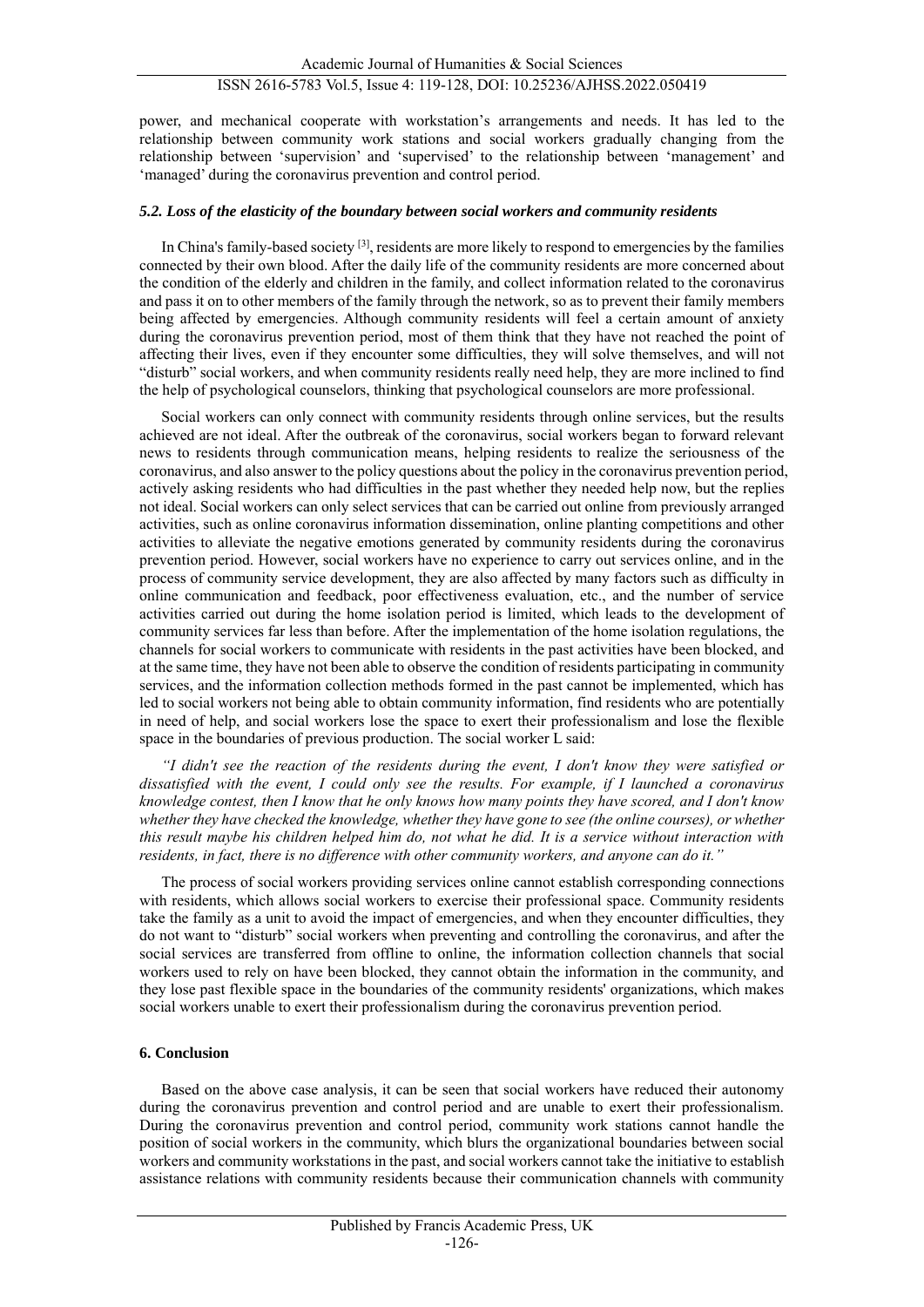residents are blocked, and they lose the space to exert professionalism. Although the upper-level government has proposed relevant policies requiring the grass-roots government to pay full attention to the role played by social workers in the coronavirus, the grass-roots governments do not know how to deal with the relationship with social organizations in the event of an emergency, forming a situation of "non-coordinated governance". This allows community workstations to incorporate social workers into their own organizations, and social workers cannot clearly understand the space they can exert in coronavirus prevention. On the other hand, the social resources that social workers can obtain from community workstations during the coronavirus prevention period are limited, which makes it impossible for social workers to play their role as resource linker in the community just like the past. This makes social workers can only passively accept the arrangement of the community workstation based on rational choice and accept the regulation of the community workstation.

The relationships that social workers have formed with the residents of the community in the past cannot be maintained because of the impact of emergencies. In the past, social workers were able to talk to residents in the process of community service and get information from other residents who needed assistance, so that social workers could take the initiative to establish an assistance relationship with the recipients. In the face of cultural conflict, social workers can also rely on the connection with the community residents to divide the flexible space on the border, and maintain relations with the community residents without affecting their normal life. However, community residents mainly take the family as a unit to prevent themselves from being affected during the coronavirus prevention period, and do not want to "disturb" social workers during the coronavirus prevention period, and at the same time, when the community activities began to transformed into online, the communication channels between social workers and community residents have also disappeared, and they cannot obtain information related to other community residents, nor can they observe whether community residents need help, and the previous boundaries cannot be maintained, which makes social workers not have enough space to exert their own professionalism. Under the influence of these two aspects, social workers have gradually entered a state of being moved during the coronavirus prevention and control period, and can only do some common things, gradually lose their professionalism, and become a gear under the operation of community prevention and control. The emergence of this situation also shows that the current community governance structure still needs improve to face the sudden events, although the overall living space of social workers after entering the party and mass service centers has improved, but it is still in a passive situation in the face of sudden events.

The F Community case seems to suggest that the survival of social service organizations in the community still depends on the support of the community at the level of the commanding community. After being included in the party and mass service centers, social workers have a resource-dependent relationship with community workstations, which makes social workers need to rely on community workstations to obtain social resources. In daily work, there is the same goal of jointly building a community, and it will not affect the social worker linking related resources to carry out community services, and when coronavirus prevention becomes the primary goal, the relationship of resource dependence in the past will begin to bind social workers, the organizational boundaries formed in the past will be blurred, and the autonomous space that social workers can play will begin to be compressed, and they will not be able to play their own professional role during the coronavirus prevention period. While social workers gradually lose their professionalism under emergencies, the original assistance relationship with residents is also blocked, and in the case of not being able to play a role in linking social resources, they only solve some coronavirus-related consultations for community residents.

To change the current dilemma of social workers' weakness, it is mainly necessary for the government to introduce corresponding specific policies to guide the relationship between social workers and community workstations in grass-roots communities. The current community governance lacks specific measures to deal with emergencies, and even if social workers want to exert their professionalism in the face of emergencies, without the support of corresponding specific policies, social workers cannot define the work they can do. If social workers want to be able to play their own professionalism in emergencies, they still need to be able to actively cooperate with community workstations, which can give social workers enough space and resources to help social workers play their role in linking resources. In terms of servicing to community residents, social workers should actively maintain the original social contact with community residents, expand the channels of contact with community residents, and have more ways to obtain information about residents who need to be rescued when the assistance relationship is blocked.